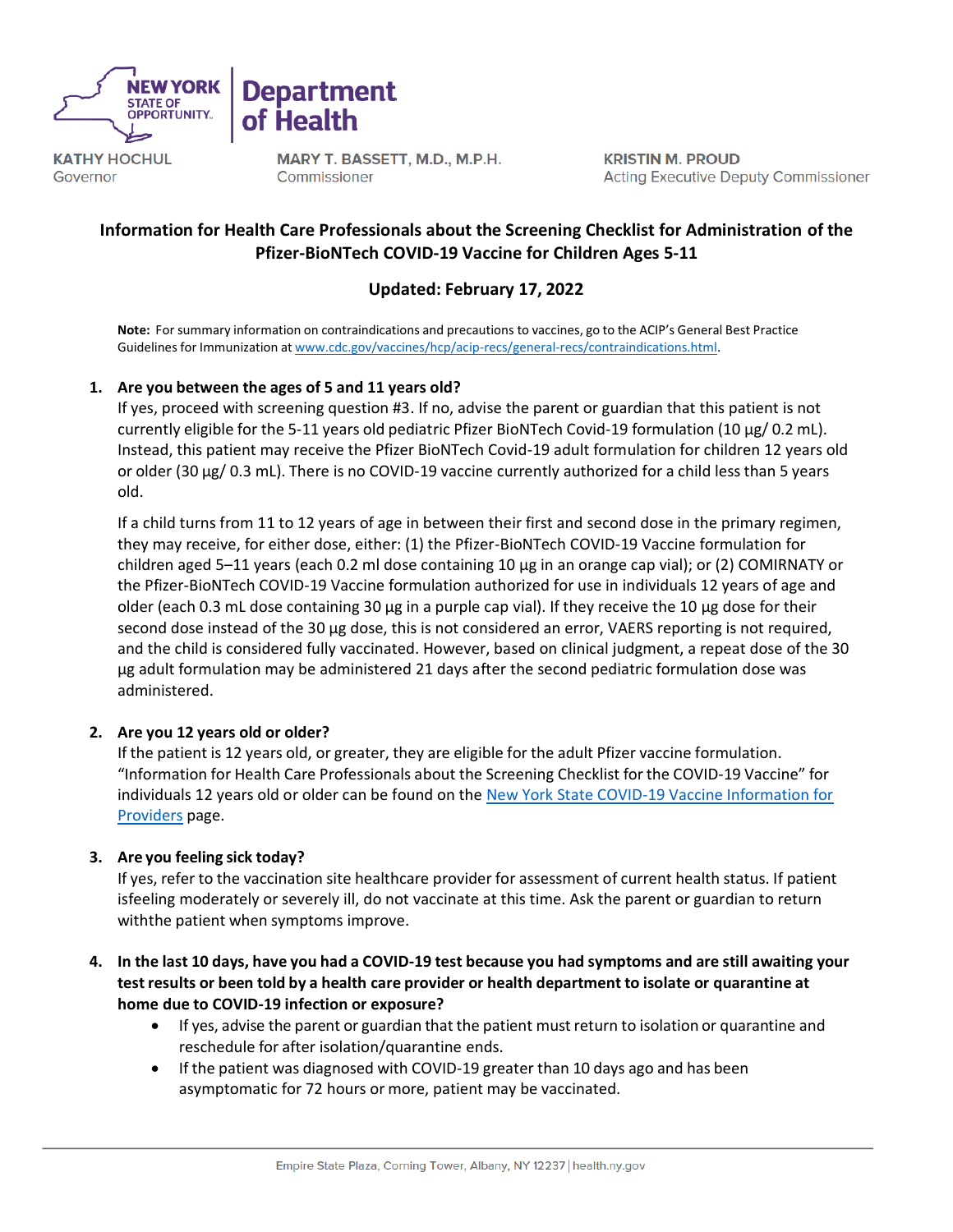- If the patient has had a test in the last 10 days, ask for the result. If positive, send them home. If negative, they can proceed to vaccination. If the result is unsure or unknown, advise the patient toreturn once a negative test has been confirmed or 10 days have passed since a positive test.
- Persons with a history of multisystem inflammatory syndrome in children (MIS-C) or in adults (MIS-A) should consider delaying vaccination until they have recovered from their illness and for 90 days after the diagnosis of MIS-C or MIS-A. However, the parent or guardian can choose to have the patient vaccinated. For further information on counseling a parent or guardian with a child who has a history of MIS-C or MIS-A regarding COVID-19 vaccines, please see the Centers for Disease Control and Prevention's (CDC) section on MIS-C and MIS-A in their "Interim Clinical Considerationsfor Use of COVID-19 Vaccines Currently Authorized in the United States" available at: [https://www.cdc.gov/vaccines/covid-19/clinical-considerations/covid-19-vaccines-us.html.](https://www.cdc.gov/vaccines/covid-19/clinical-considerations/covid-19-vaccines-us.html)
- 5. Have you been treated with antibody therapy or convalescent plasma for COVID-19 in the past 90 days **(3 months)? If yes, when did you receive the last dose?**

If yes, notify them that they should defer future doses of Evusheld™ for at least 2 weeks after vaccination. However, COVID-19 vaccination need not be delayed due to previous antibody therapy nor receipt of convalescent plasma.

**6. Have you ever had an immediate allergic reaction, such as hives, facial swelling, difficulty breathing,** anaphylaxis to any vaccine, injection, or shot or to any component of the COVID-19 vaccine, or a severe **allergic reaction (anaphylaxis) to anything?**

If yes, then refer to the vaccination site healthcare provider for assessment of allergic reaction. Review theingredient lists at: [https://www.cdc.gov/vaccines/covid-19/clinical-considerations/covid-19-vaccines](https://www.cdc.gov/vaccines/covid-19/clinical-considerations/covid-19-vaccines-us.html?CDC_AA_refVal=https%3A%2F%2Fwww.cdc.gov%2Fvaccines%2Fcovid-19%2Finfo-by-product%2Fclinical-considerations.html&Appendix-C)[us.html?CDC\\_AA\\_refVal=https%3A%2F%2Fwww.cdc.gov%2Fvaccines%2Fcovid-19%2Finfo-by](https://www.cdc.gov/vaccines/covid-19/clinical-considerations/covid-19-vaccines-us.html?CDC_AA_refVal=https%3A%2F%2Fwww.cdc.gov%2Fvaccines%2Fcovid-19%2Finfo-by-product%2Fclinical-considerations.html&Appendix-C)[product%2Fclinical-considerations.html#Appendix-C.](https://www.cdc.gov/vaccines/covid-19/clinical-considerations/covid-19-vaccines-us.html?CDC_AA_refVal=https%3A%2F%2Fwww.cdc.gov%2Fvaccines%2Fcovid-19%2Finfo-by-product%2Fclinical-considerations.html&Appendix-C)

Contraindications to COVID-19 vaccine:

- Severe allergic reaction (e.g., anaphylaxis) after a previous dose or to a component of the COVID-19 vaccine.
- Known diagnosed allergy to a component of the COVID-19 vaccine
- People with a contraindication to one of the mRNA COVID-19 vaccines should not receive a dose ofthe Pfizer COVID-19 vaccine.

Precautions to COVID-19 vaccine: (Refer to your organization's protocol to see whether individuals with a precaution to vaccination warrant further evaluation.)

- Immediate (onset within 4 hours after vaccination), but non-severe, allergic reaction after a previous dose of COVID-19 vaccine
- Immediate allergic reaction to any other vaccine or injectable therapy (i.e., intramuscular, intravenous, or subcutaneous vaccines or therapies excluding subcutaneous immunotherapy for allergies).
- Individuals with a contraindication to one type of COVID-19 vaccine, or a component of a COVID-19vaccine may have a precaution to the other.
	- $\circ$  Consultation with an allergist-immunologist should be considered to help determine if the patient can safely receive vaccination, and vaccination of these individuals should only be undertaken in an appropriate clinical setting under the supervision of a healthcare providerexperienced in the management of severe allergic reactions.
	- o Note: These individuals should not be administered COVID-19 vaccine at State-operated vaccination sites.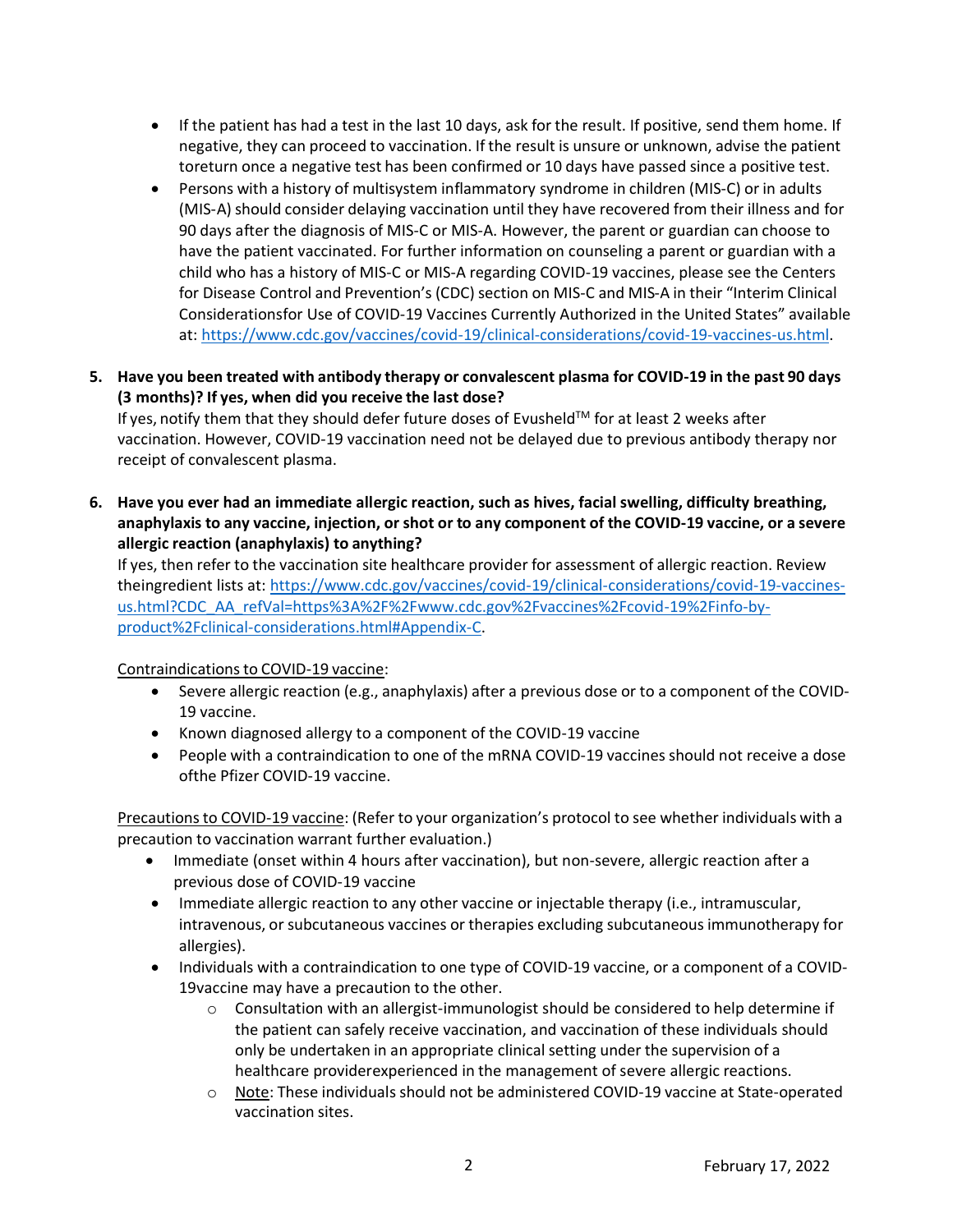$\circ$  For mRNA COVID-19 vaccines, for history of myocarditis or pericarditis after a dose of an mRNA COVID-19 vaccine, a subsequent dose of COVID-19 vaccine should generally be avoided (there is a separate question on the screening and consent form regarding myocarditis and pericarditis – question #9).

For patients who are determined eligible for COVID-19 vaccination after assessment of allergy history, a 30-minute post-vaccination observation period is needed for the following:

- Patients with a history of an immediate allergic reaction of any severity to any other vaccine or injectable therapy.
- Patients with a contraindication to any type of COVID-19 vaccine (e.g., mRNA or Janssen viral vector).
- Patients with a history of anaphylaxis due to any cause.
- **7. Do you have cancer, leukemia, HIV/AIDS, or any other condition that weakens the immune system?** If yes, ask the parent or guardian if they would like to have a discussion with the vaccination site healthcareprovider about what is known and not yet known about COVID-19 vaccine for immunocompromised people. You can tell the parent or guardian that the patient may have a less strong immune response to thevaccine but may still get vaccinated. Patient may be vaccinated if the parent or guardian chooses to, and they are not required to go to medical evaluation.
- **8. Do you take any medications that affect your immune system, such as cortisone, prednisone or other steroids, anticancer drugs, or have you had any radiation treatments?**

If yes, ask the parent or guardian if they would like to have a discussion with the vaccination site healthcareprovider about what is known and not yet known about COVID-19 vaccine for immunosuppressed people. You can tell the parent or guardian that they may have a less strong immune response to the vaccine but may still get vaccinated. Patient may be vaccinated if the parent or guardian chooses to, and they are not required to go to medical evaluation.

### **9. Do you have a bleeding disorder, a history of blood clots or are you taking a blood thinner?**

If yes, refer to parent or guardian to their healthcare provider to assess the patient's bleeding risk and thrombosis history. Persons with a history of Thrombosis with Thrombocytopenia Syndrome (TTS) following receipt of Janssen COVID-19 vaccine or of any other immune-mediated thrombosis and thrombocytopenia, such as Heparin-Induced Thrombocytopenia (HIT) within the past 90 days should be offered an mRNA COVID-19 vaccine (i.e., Pfizer vaccine). If a person with a bleeding disorder or taking a blood thinner is cleared for vaccination, then administer vaccine using a 23-gauge or smaller caliber needle and apply firm pressure on the site of vaccination, without rubbing, for at least 2 minutes after vaccination.

### **10. Do you have a history of myocarditis (inflammation of the heart muscle) or pericarditis (inflammation of the lining around the heart)?**

If yes:

• Evaluate if this history was in relation to a dose of mRNA vaccine. If it was not, then the patient can receive any U.S. Food and Drug Administration (FDA) authorized COVID-19 vaccine after complete resolution of a myocarditis or pericarditis episode.